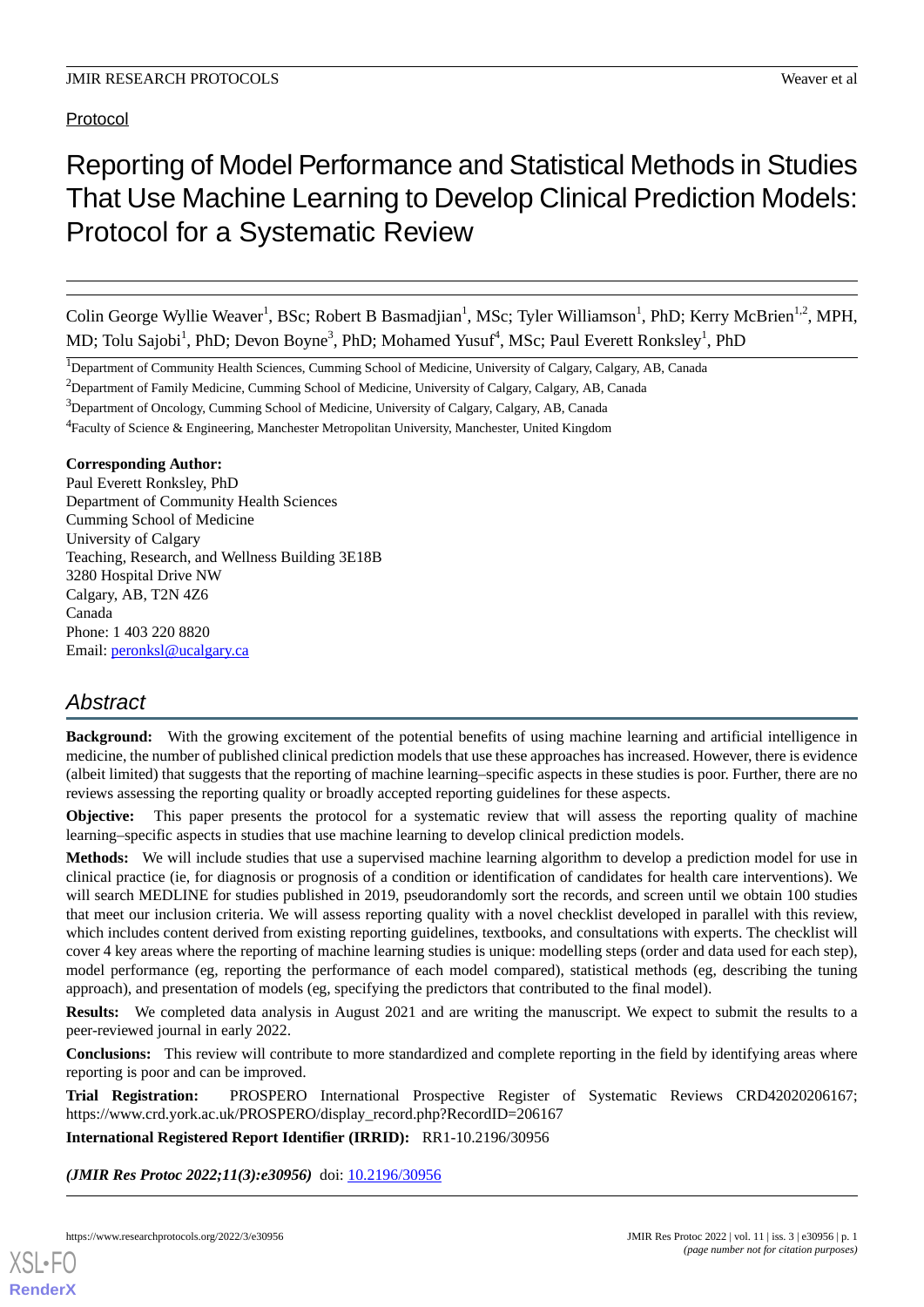### **KEYWORDS**

machine learning; clinical prediction; research reporting; statistics; research methods; clinical prediction models; artificial intelligence; modeling; eHealth; digital medicine; prediction

## *Introduction*

Machine learning is commonly defined as computers learning from data [\[1](#page-9-0)], especially when they are not explicitly programmed [[2\]](#page-9-1). There is considerable optimism around the potential benefits of using machine learning approaches in medicine, including for prediction [\[3](#page-9-2)[-9](#page-9-3)]. This is in part because of the ever-increasing volume and variety of health care data collected and readily available for clinical and research purposes. Although few prediction models developed using machine learning are currently used in clinical care [\[10\]](#page-9-4), some researchers believe that machine learning will greatly increase predictive performance relative to more traditional regression techniques and will replace many regression-based prediction models and tasks previously performed by clinicians, such as diagnostic image interpretation [\[4](#page-9-5),[10](#page-9-4)[,11](#page-9-6)]. These increases in performance purport to result in more accurate diagnoses and prognoses for patients and may ultimately improve patient outcomes.

Excitement about these potential benefits has led to a recent increase in the number of publications reporting the use of machine learning approaches for clinical prediction. While several reviews have evaluated the reporting quality of studies that use machine learning for clinical prediction [\[12](#page-9-7)-[17\]](#page-9-8), they all assessed the studies' general reporting using items similar to those found on the Transparent Reporting of a Multivariable Prediction Model for Individual Prognosis or Diagnosis (TRIPOD) checklist instead of using machine learning–specific items (eg, related to tuning). We therefore do not know much about the quality of machine learning–specific reporting in studies that use machine learning to develop clinical prediction models. However, there is evidence (albeit limited) suggesting that the reporting of machine learning–specific aspects in these studies is poor [\[16](#page-9-9)]. A review by Christodoulou et al [16] evaluated the performance of clinical prediction models developed using machine learning versus regression and found poor reporting of the machine learning tuning methods.

Another review of the reporting of studies that use machine learning for clinical prediction by O'Shea et al [\[17](#page-9-8)] assessed the reporting of studies that used convolutional neural networks for the radiological diagnosis of cancer; this review used the CLAIM (Checklist for Artificial Intelligence in Medical Imaging) [\[18](#page-9-10)], which was developed for machine learning–based studies. However, most of the CLAIM items are similar to items on non–machine learning checklists and are not unique to machine learning (eg, validation, handling of missing data). Among the unique items, most were specific to artificial neural networks. Two additional reviews evaluated the reporting of studies that used machine learning for clinical prediction [\[15](#page-9-11)[,16\]](#page-9-9). However, both these reviews used the TRIPOD checklist to assess reporting quality and therefore the items used were not specific to machine learning. Lastly, a review by Yusuf et al [[14\]](#page-9-12) assessed the reporting quality of studies that used machine learning to develop clinical prediction models, but the review

focused on the reporting of information about study participants and did not assess reporting of unique machine learning items.

There are no broadly accepted guidelines for the reporting of clinical prediction studies that use machine learning [[19-](#page-9-13)[22\]](#page-9-14). While the TRIPOD statement [\[23](#page-9-15)], published in 2015, outlines items that should be reported in all sections of a paper on the development or validation of a clinical prediction model, the specificity of these items as they relate to machine learning methods is limited. Consequently, there is a need for additional guidance on how to report the methods and results of these studies, which differ from traditional regression studies [[20,](#page-9-16)[24](#page-10-0)]. Six reporting guidelines or checklists have been developed for studies that use machine learning approaches [[21](#page-9-17)]: CLAIM [\[18](#page-9-10)], MI-CLAIM (Minimum Information About Clinical Artificial Intelligence Modeling) [[25\]](#page-10-1), MINIMAR (Minimum Information for Medical Artificial Intelligence Reporting) [[26\]](#page-10-2), The Machine Learning Reproducibility Checklist [\[27](#page-10-3)], and guidelines by Luo et al [[28\]](#page-10-4) and Stevens et al [\[29](#page-10-5)]. However, these checklists have substantial limitations, including considerably overlapping with TRIPOD instead of being an extension to TRIPOD. The checklist by Luo et al [[28\]](#page-10-4) was the only one to use a Delphi consensus process, a recommended approach [\[30](#page-10-6)]. To our knowledge, none of these checklists have become widely used in machine learning clinical prediction research [[19-](#page-9-13)[22\]](#page-9-14). Therefore, the TRIPOD group is developing an extension to the TRIPOD statement for studies that use machine learning—TRIPOD-Artificial Intelligence [[31\]](#page-10-7).

The absence of broadly accepted reporting guidelines may contribute to poor reporting. Additionally, studies that use machine learning often have more complex study designs than regression-based clinical prediction model development studies (eg, more complex resampling procedures to accommodate unbiased tuning or model comparison). Complete reporting in clinical prediction research, including research using machine learning, allows for assessment of model validity, assessment of risk of bias in predictive performance, and enables readers to trust and be able to use and externally validate models. Given the lack of reviews assessing machine learning–specific reporting and the evidence of poor reporting of tuning methods, we aim to conduct a systematic review to assess reporting quality using a sample of 100 recently published studies that use machine learning to develop clinical prediction models. The review will consider reporting within 4 key areas where the reporting of machine learning studies is unique: modelling steps, model performance, statistical methods, and presentation of models. The specific objectives of this review are to (1) assess the current reporting quality of machine learning–specific aspects (modelling steps, model performance, statistical methods, and presentation of models) in studies that use machine learning to develop clinical prediction models; (2) evaluate whether reporting quality differs by journal discipline; and (3) identify the most common machine learning algorithms, tuning methods, and internal validation procedures currently used in this field.

 $XS$  $\cdot$ FC **[RenderX](http://www.renderx.com/)**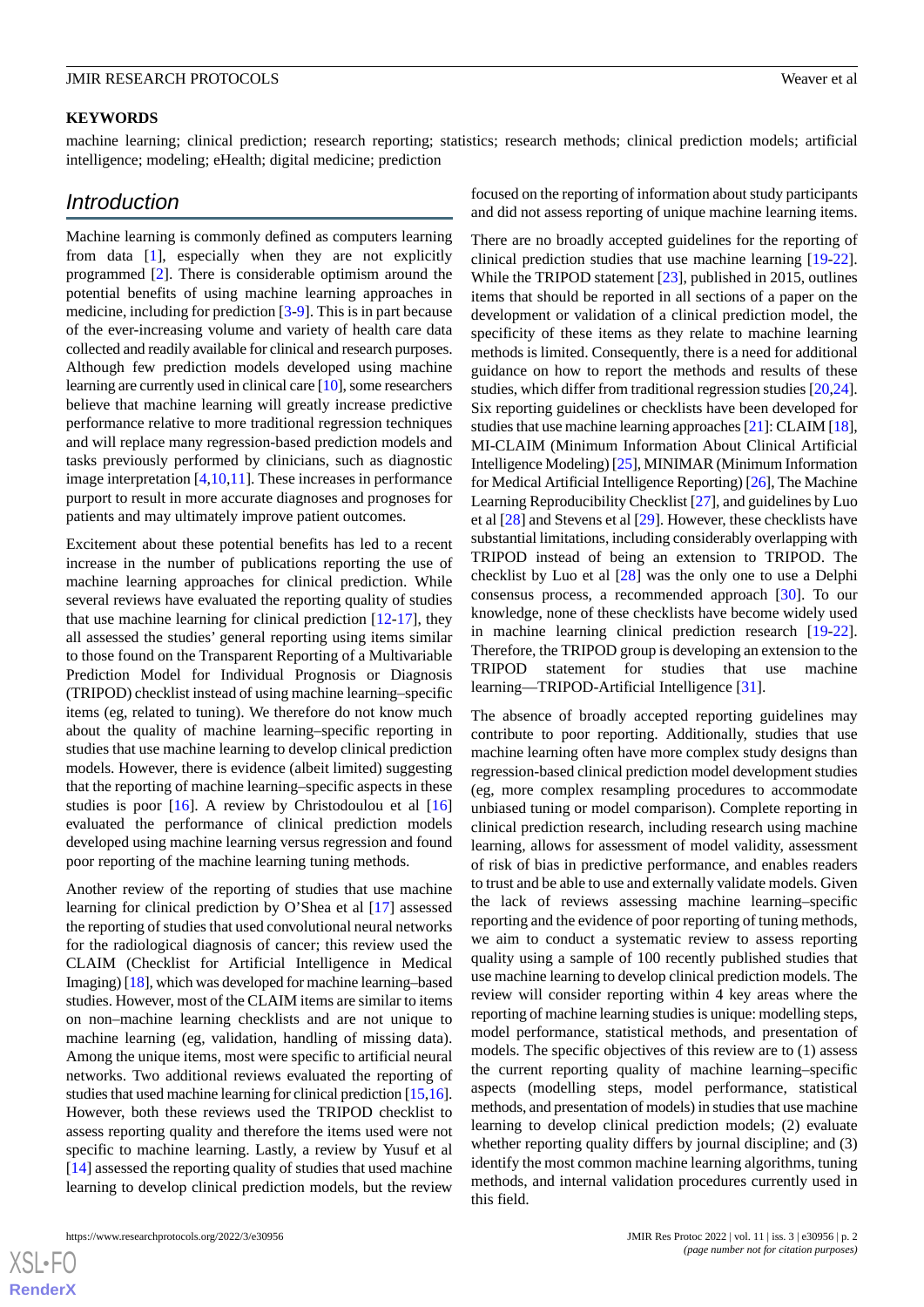# *Methods*

## **Registration and Reporting of Results**

This protocol was registered with PROSPERO (registration number CRD42020206167) in September 2020 [\[32](#page-10-8)]. The reporting of this protocol follows the Preferred Reporting Items for Systematic Review and Meta-Analysis Protocols statement ([Multimedia Appendix 1\)](#page-8-0) [\[33](#page-10-9)]. The reporting of the review will

follow the PRISMA (Preferred Reporting Items for Systematic Reviews and Meta-Analyses) statement [\[34](#page-10-10)]. Ethical considerations do not apply to this review as it will exclusively use data from published studies.

### **Search Methods**

MEDLINE will be searched without language restrictions via Ovid using a search strategy developed in consultation with a research librarian [\(Table 1\)](#page-2-0).

<span id="page-2-0"></span>**Table 1.** MEDLINE (Ovid) search strategy using Ovid MEDLINE(R) and Ovid MEDLINE Epub Ahead of Print, In-Process and Other Non-Indexed Citations and Daily.

| Concept                                    | MEDLINE (Ovid) search terms                                                                                                                                                                                                                                                                                                                                                                                                                                                                                                                                                                                                                                                                                                                                                                                                                                                                                                                                                                                                                                                                                                                                                                                                                    |           | Explanation                                                                                                                                                                                                                                                                                                          |
|--------------------------------------------|------------------------------------------------------------------------------------------------------------------------------------------------------------------------------------------------------------------------------------------------------------------------------------------------------------------------------------------------------------------------------------------------------------------------------------------------------------------------------------------------------------------------------------------------------------------------------------------------------------------------------------------------------------------------------------------------------------------------------------------------------------------------------------------------------------------------------------------------------------------------------------------------------------------------------------------------------------------------------------------------------------------------------------------------------------------------------------------------------------------------------------------------------------------------------------------------------------------------------------------------|-----------|----------------------------------------------------------------------------------------------------------------------------------------------------------------------------------------------------------------------------------------------------------------------------------------------------------------------|
| Supervised machine<br>learning algorithm   | $\exp$ artificial intelligence $/^{a}$ OR<br>(artificial intelligence OR machine learning OR supervised learning OR<br>statistical learning OR deep learning OR ensemble learning OR regression<br>tree* <sup>b</sup> OR classification tree* OR "C4.5" OR probability estimation tree*<br>OR random forest* OR support vector machine* OR relevance vector<br>machine* OR artificial neural net* OR deep neural net* OR deep artificial<br>neural net* OR recurrent neural net* OR feedforward neural net* OR<br>feed-forward neural net* OR convolution* neural net* OR perceptron*<br>OR gradient boost* OR adaboost OR k-nearest neighbo* OR nearest<br>neighbo* OR k-NN* OR bayesian network* OR bayesian additive regres-<br>sion tree* OR model tree* OR naive bayes tree* OR bootstrap aggregat*<br>OR hyperparamet* OR hyper-paramet* OR scikit OR tensorflow OR py-<br>torch OR<br>((neural net* OR decision tree* OR bagging OR boosting OR ensemble*<br>OR tuning OR torch OR CART) AND (cross-valid* OR crossvalid* OR<br>bootstrap* OR predict* OR classifier* OR train OR validat* OR discrim-<br>ination OR calibration OR ROC curve* OR c-statistic* OR c statistic* or<br>area under the curve OR AUC))<br>$) . \text{mp}^c$ | $\bullet$ | Names of common supervised machine<br>learning algorithms (and their implementa-<br>tions) as well as terms related to the use of<br>supervised learning algorithms<br>Terms with non-machine learning meanings<br>as well (eg, bagging) are AND'ed with terms<br>commonly used when discussing prediction<br>models |
| Animal study                               | $\exp$ animals/ $\mathrm{d}$ NOT humans/                                                                                                                                                                                                                                                                                                                                                                                                                                                                                                                                                                                                                                                                                                                                                                                                                                                                                                                                                                                                                                                                                                                                                                                                       |           | Animal studies are excluded                                                                                                                                                                                                                                                                                          |
| Reviews and other<br>non-original research | (review OR meta-analysis OR editorial OR comment OR letter).pt <sup>e</sup> OR<br>(review OR meta-analysis).ti <sup>f</sup>                                                                                                                                                                                                                                                                                                                                                                                                                                                                                                                                                                                                                                                                                                                                                                                                                                                                                                                                                                                                                                                                                                                    |           | Reviews and other publication types not<br>representing original research are excluded                                                                                                                                                                                                                               |
| Combining concepts                         | 1 NOT 2 NOT 3                                                                                                                                                                                                                                                                                                                                                                                                                                                                                                                                                                                                                                                                                                                                                                                                                                                                                                                                                                                                                                                                                                                                                                                                                                  |           | Combining concepts                                                                                                                                                                                                                                                                                                   |
| Limit to 2019                              | 4 AND "2019*". $dp^g$                                                                                                                                                                                                                                                                                                                                                                                                                                                                                                                                                                                                                                                                                                                                                                                                                                                                                                                                                                                                                                                                                                                                                                                                                          |           | We are using a random sample of these<br>studies                                                                                                                                                                                                                                                                     |

<sup>a</sup>/: Medical Subject Heading.

<sup>b</sup>\*: search term truncation.

<sup>c</sup>.mp: multipurpose (searches titles, abstracts, and author-specified keywords).

d exp …/: exploded Medical Subject Heading.

<sup>e</sup>.pt: publication type.

f<sub>.ti: title.</sub>

[XSL](http://www.w3.org/Style/XSL)•FO **[RenderX](http://www.renderx.com/)**

<sup>g</sup>dp: date of publication.

The machine learning search terms used by Christodoulou et al [[16\]](#page-9-9) and the list of machine learning algorithms they identified were used to develop the search terms for this review. An initial search without time limits yielded 141,401 citations. The purpose of this review is to identify common reporting deficiencies in recently published articles and not to conduct an exhaustive assessment of reporting quality of machine learning clinical prediction models over time. We will therefore review citations from only 2019 in a pseudorandom order until we obtain a fixed sample of 100 included articles. This

time-restricted sampling approach aims to limit the number of studies in our review because of the impracticality of including all studies that would meet our inclusion criteria (preliminary pilot screening indicates this would be approximately 30,000). Further, this sampling approach is similar to the approach used in other reviews that have aimed to evaluate reporting quality [[35\]](#page-10-11). The number 100 was chosen to obtain a balance between CI width and the time it will take to review articles and extract data. The year 2019 was chosen because it is recent and was not dominated by articles on COVID-19 or influenced by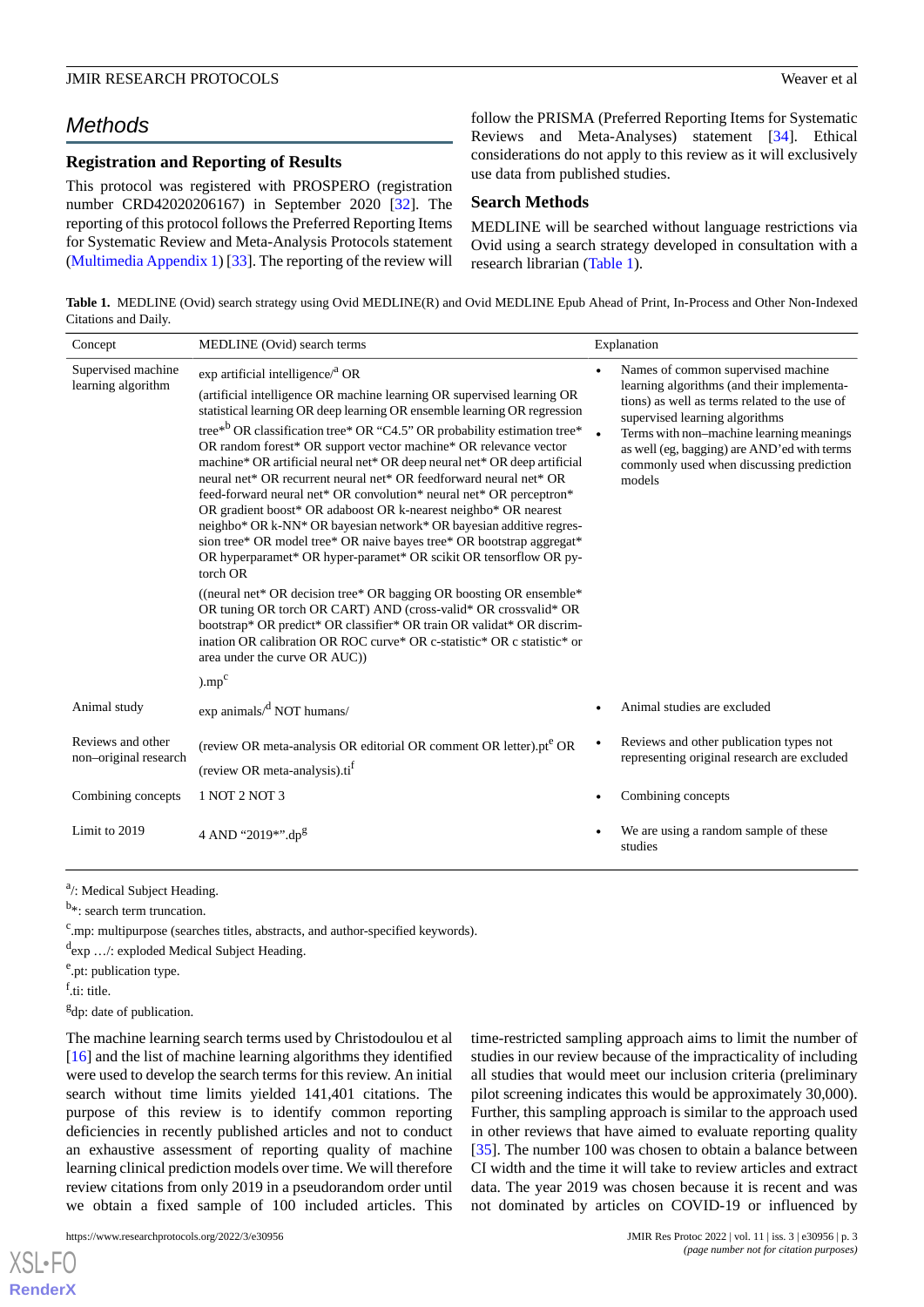COVID-19–related changes to manuscript writing, reviewing, and publishing practices that may impact reporting quality.

Only one database (MEDLINE) will be used because there are differences in how databases record dates of publication and entry and our review is not meant to be exhaustive. We verified that several key journals that publish machine learning clinical prediction studies are indexed in MEDLINE (eg, *Journal of the American Medical Informatics Association*, *Journal of Medical Internet Research*, *Bioinformatics*, *BMJ Open*, *PLOS One*). Grey literature will not be searched as the objective is to assess reporting quality in peer-reviewed literature.

## **Study Selection**

Titles and abstracts will be screened independently by 2 reviewers, and abstracts included by either reviewer will proceed to full-text review. Abstracts will be included if they represent peer-reviewed original research where a supervised machine learning algorithm is used to develop a prediction model. The research must have a human health application and the prediction model must be intended for use in clinical practice (specifically, the prediction model must provide a diagnosis, provide a prognosis, or identify candidates for health care interventions). Further details are provided in the complete exclusion criteria list in [Textbox 1](#page-4-0).

All study designs, medical disciplines, predictor data types (including images, video, and audio), and outcome data types (binary, categorical, ordinal, measured) will be included. Supervised machine learning algorithms create prediction models by learning the relationship between predictors and outcome and are thus most appropriate for this review. In contrast, unsupervised machine learning algorithms identify patterns in data with no specified outcomes; while they can be used as a step in the development of a prediction model, they cannot create prediction models themselves. The reasons for article exclusion will be recorded at both review stages, with

criteria applied hierarchically [\(Textbox 1](#page-4-0)). After the first 12 abstracts, the reviewers will discuss discrepancies and clarify exclusion criteria.

The same 2 reviewers will independently review full-text articles using the same exclusion criteria, and disagreements will be resolved by discussion and consensus or by consulting a third individual. After the first 7 full-texts, the reviewers will discuss discrepancies and clarify exclusion criteria.

To obtain a random sample of 100 included articles, we will screen citations in the same pseudorandom order at both the title and abstract screening and the full-text review stages. After removing duplicate PubMed identifiers, citations will be sorted by PubMed unique identifier (smallest to largest). In this order, citations will then be assigned a pseudorandomly generated number in R using the rnorm() function with set.seed(3486) and will be sorted by this number (smallest to largest). Title and abstract screening will be conducted using this order until there are 120 studies that will proceed to full-text review. If fewer than 100 of these are included after full-text review, more titles and abstracts will be screened. No full-text articles will be assessed for inclusion after 100 have been included.

A PRISMA flow diagram will be used to describe the stages and reasons for exclusion. Only studies assigned a pseudorandom number less than or equal to the 100th included study will be described in the flow diagram (ie, studies that could not have been included in the review because 100 were obtained will not be described in the flow diagram). The number of records identified by the search strategy without time limits and in 2019 will be reported. Agreement between the reviewers for both the title and abstract screening and the full-text review stages will be assessed by calculating Cohen κ coefficient (including the pilot of 12 abstracts and 7 full-text articles). Google Sheets and Google Forms will be used for study selection, data extraction, and data storage.

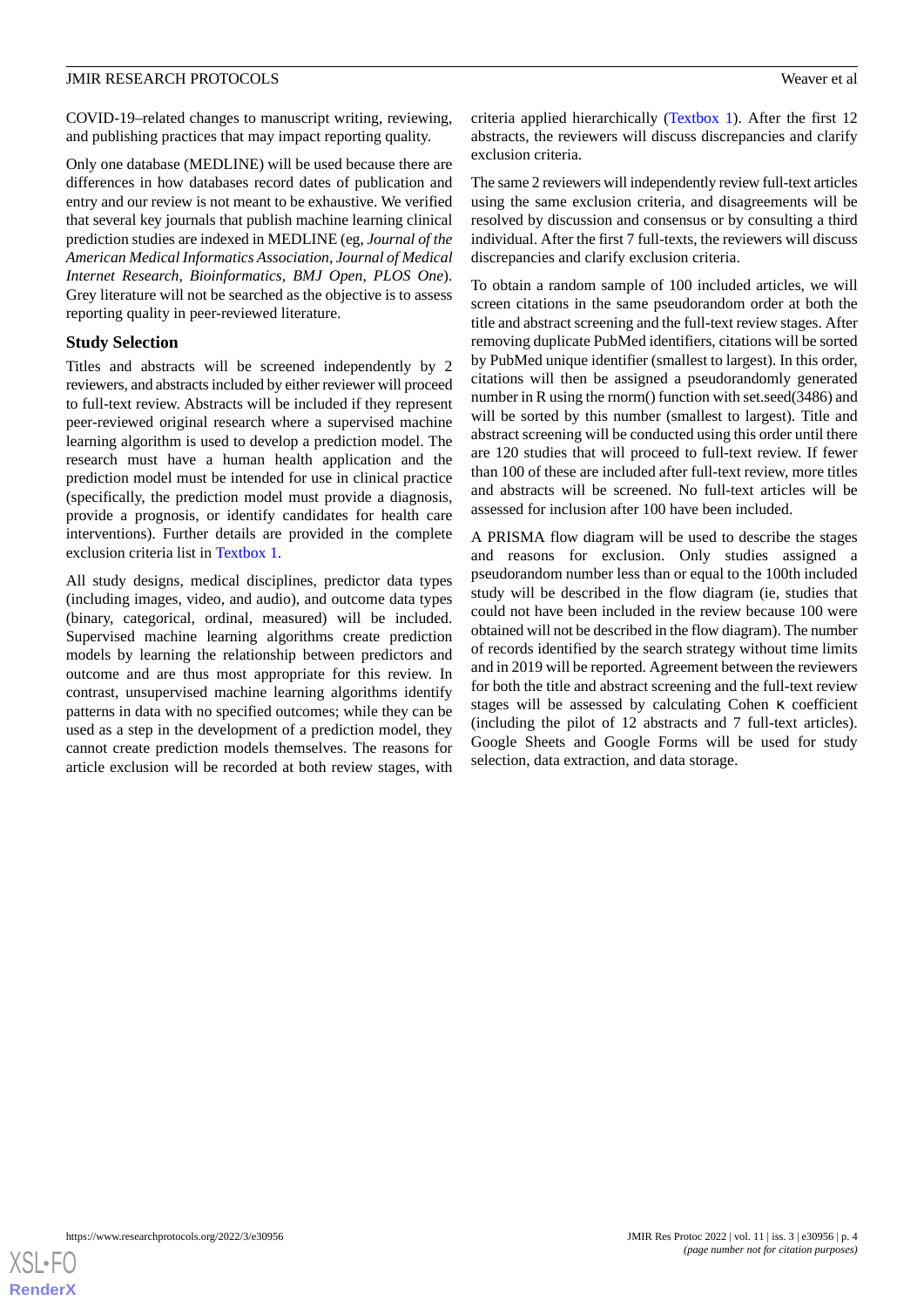<span id="page-4-0"></span>**Textbox 1.** Exclusion criteria (applied in order, with the first-listed applicable criterion recorded as the reason for exclusion).

#### **1. The study is not original research.**

- Description
	- Includes reviews, meta-analyses, editorials, comments, or letters

#### **2. No prediction model is developed.**

- **Description** 
	- Examples are a study that validates a previously developed machine learning prediction model and a robotics study (using machine learning to develop a robot)
	- Studies are also excluded if the primary aim is to identify important predictors or estimate associations between predictors and outcomes rather than to provide individual predictions (develop a prediction model). Studies focused on assessing the incremental value of a new predictor are included
	- Studies are also excluded if their primary objective is to develop a new machine learning methodology or type of machine learning and they place less emphasis on the prediction model(s) developed as a test of the methodology. This exclusion reason is only used in full-text review
- **Rationale** 
	- Most of the reporting items of interest are only applicable to model development studies

#### **3. No supervised machine learning algorithm is used.**

**Description** 

- The study must use at least one supervised machine learning algorithm to develop the prediction model. Studies that only use machine learning to select predictors or process data and not to develop the prediction model are excluded
- The following are considered machine learning algorithms:
	- Decision tree (classification or regression)
	- Random forest
	- Support vector machine
	- Relevance vector machine
	- Artificial neural network (including single layer perceptron)
	- Boosted tree algorithms (including gradient boosting machines)
	- k-nearest neighbors
	- Bayesian network (only if they learn the graph structure from the data)
	- Bayesian additive regression tree
	- Model tree, including naïve Bayes tree
	- Algorithms employing boosting or bagging
	- Ensemble methods if they include at least one machine learning algorithm listed above
- The following (by themselves) are not considered machine learning algorithms:
	- Generalized linear model (regression)
	- Regularized (penalized) regression, including lasso, ridge, and elastic net
	- Partial least squares
	- Principal component regression
	- Generalized additive models
	- Regression with splines
	- Multivariate adaptive regression splines
	- Generalized estimating equations
	- Bayesian regression
	- Naïve Bayes



**[RenderX](http://www.renderx.com/)**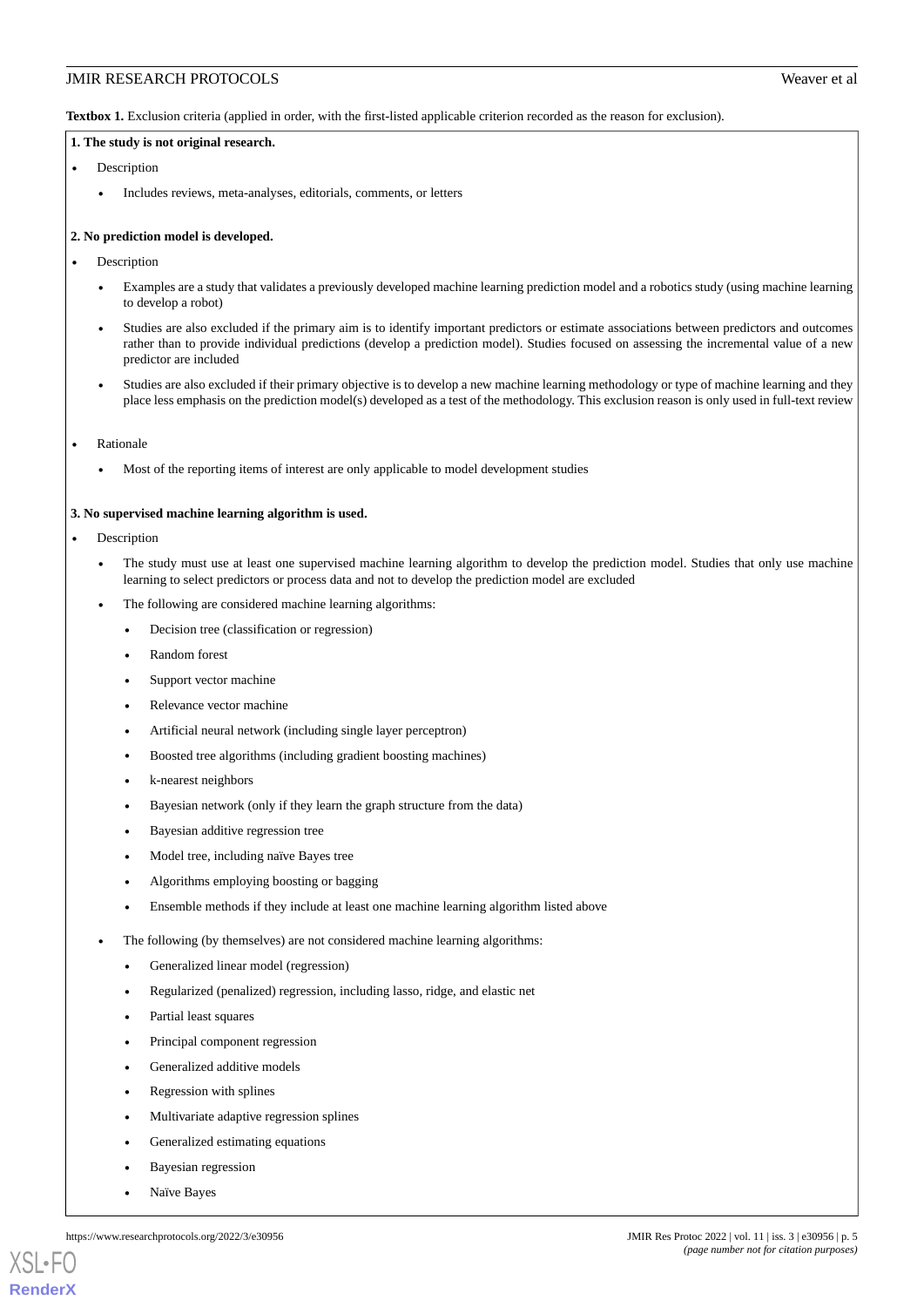- Discriminant analysis
- Genetic algorithms
- Latent class analysis
- Fuzzy logic
- Autoencoder (because not supervised)
- Studies that only use unsupervised or reinforcement learning are not included because the reporting requirements should be different (no prediction model is developed)
- Studies that use machine learning to select predictors or process data are excluded because the algorithms are not used to develop the prediction model itself and hence many of the reporting items do not apply (eg, tuning)
- **Rationale** 
	- These algorithms not considered machine learning are mostly regression-based or regression-like and do not learn the structure of the relationship between predictors and outcomes using the data. The implementation, reporting, and risks of bias in these algorithms should be similar to those in regression; the purpose of this review is to assess the reporting quality of machine learning algorithms that may be different or more challenging to report than regression or have different risks of bias

#### **4. The research does not have human health application.**

- **Description** 
	- Examples are animal study, in vitro study, and research to increase the efficiency of a laboratory procedure

#### **5. The application is not to provide a diagnosis, provide a prognosis, or identify candidates for health care interventions.**

- **Description** 
	- The prediction model must provide a diagnosis (predict whether a health condition is currently present, screen for a condition, or determine the subtype of a condition), provide a prognosis (predict future health status, outcome, or event), or identify patients who would be better candidates for a health care intervention
	- The prediction model developed must be intended for use in clinical practice either on publishing of the results or on further validation. Similarly, if the aims of the study are mostly etiological and not to develop an accurate prediction model, the study will be excluded
	- Additionally, the prediction model must directly provide a diagnosis or prognosis or identify candidates for health care interventions; models simply aiding humans to do so are excluded (eg, image contouring or segmentation). Models diagnosing image regions individually are included (eg, diagnosing lesions as benign or malignant)
	- The following types of studies will be excluded:
		- Studies that develop case definitions to identify individuals or events in health databases, which would be used for surveillance, quality improvement, or research and not for routine clinical care
		- Studies that develop prediction models to quantify a patient aspect that is not a health condition (eg, height)
		- Studies that develop prediction models to optimize the operation of health care technology or a procedure (eg, a prediction model to determine for which patients setting A should be set to X)

#### **6. The paper is for a conference.**

- **Description** 
	- Papers published as part of a conference are excluded
- **7. The paper is not peer-reviewed.**
- **8. The research is reported only in abstract, poster, or presentation form.**
- **9. Full text cannot be found.**
- **10. Full text is not available in English.**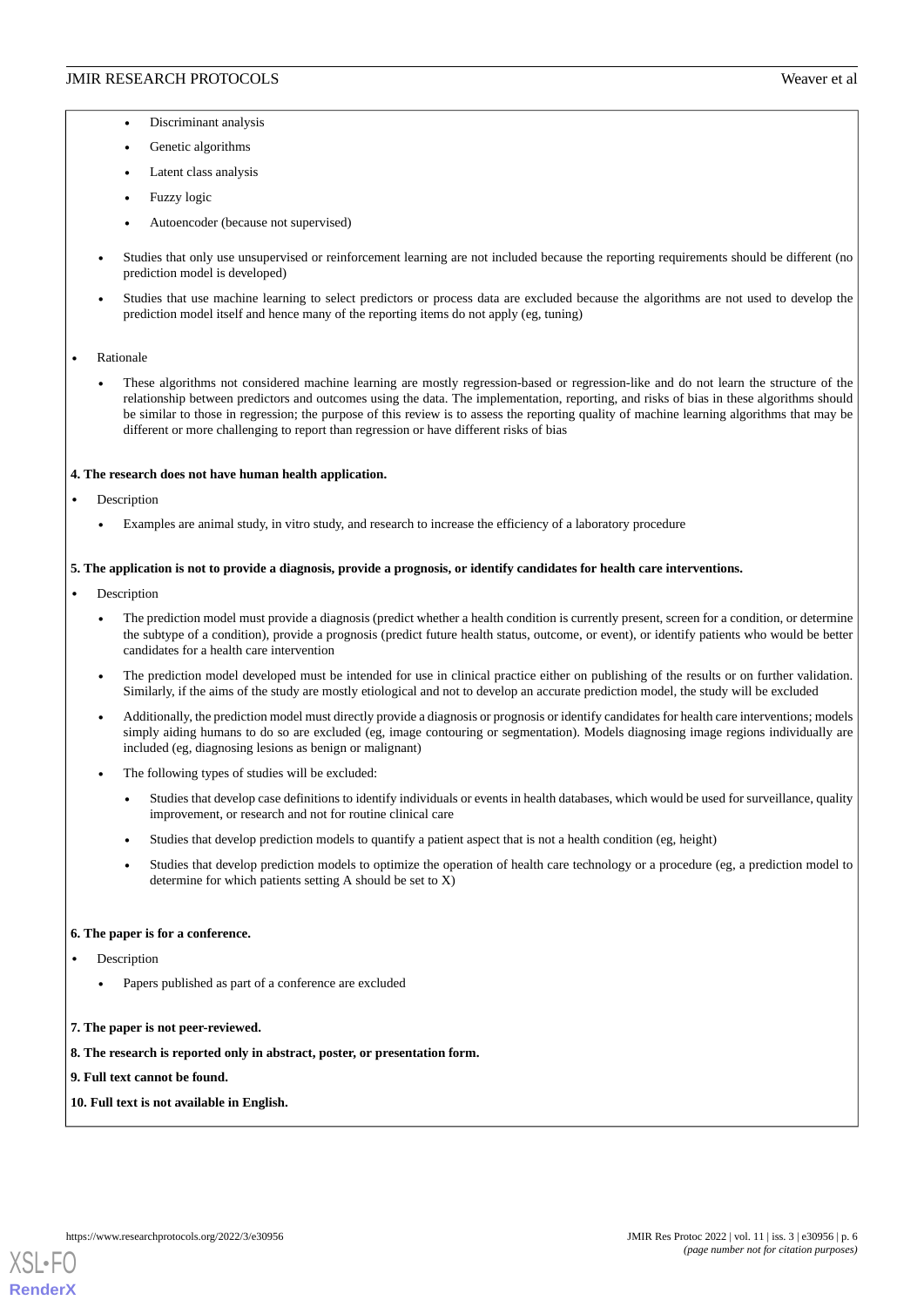## **Data Extraction**

## *Reporting Quality*

Reporting quality will be assessed independently by 2 reviewers using a checklist developed in parallel with this review. This checklist includes content derived from existing reporting guidelines, textbooks, and consultations with machine learning experts; a Delphi procedure will not be used. We will then pilot the checklist for 5 studies and revise as needed. Checklist items will be specific to machine learning studies and will not overlap with non–machine learning reporting guidelines (ie, the checklist will be an extension to the TRIPOD checklist). We will not use the TRIPOD adherence assessment form [[36\]](#page-10-12) because we are focusing on the machine learning–specific reporting aspects; our review will evaluate these unique reporting items rather than provide a comprehensive reporting assessment of the 100 machine learning studies. This is because we expect the reporting completeness of the aspects not specific to machine learning to be similar to the reporting completeness found in prior reviews of the reporting quality of clinical prediction model studies [\[24](#page-10-0),[37,](#page-10-13)[38](#page-10-14)].

In a draft of the checklist, we identified 4 key areas of study reporting that the checklist will focus on: modelling steps (order and data used for each step), model performance (eg, reporting the performance of each model compared), statistical methods (eg, describing the tuning approach), and presentation of models (eg, specifying the predictors that contributed to the final model). For the assessment of reporting quality, each item can receive 1 of 3 assessments: "reported," "not reported," (including incomplete reporting) and "not applicable." Disagreements will be resolved by discussion and consensus or by consulting a third individual. Agreement on reporting quality assessment between the 2 reviewers will be measured by Cohen κ coefficient for each item and will exclude the pilot of 5 articles.

Reviewers will make their assessments based on what is reported in the text, any supplementary appendices, and the text of any related studies (eg, by the same authors) that are referenced as providing more information on methods used. Reviewers will not contact study authors or look at statistical code to assess reporting quality. Well-reported studies should report these items clearly in words to make it easy for others to understand and critically assess the methods and results. While providing

statistical code may be necessary to facilitate understanding and exactly replicate the approach used, in isolation it will not be regarded as sufficient to consider an item "reported." If there is more than one outcome, analysis, or machine learning algorithm used in the study, reporting quality will be assessed for the primary analysis only. If the primary analysis is not clearly specified, the outcome, analysis, or algorithm mentioned first in the discussion section will be considered primary.

## *Quality Assessment (Risk of Bias)*

While the focus of our review will be on reporting quality, we recognize that study quality (ie, risk of bias) may be associated with reporting quality. For this reason, risk of bias within our identified studies will be assessed using the Prediction Model Risk of Bias Assessment Tool (PROBAST) [\[39](#page-10-15)]. PROBAST was chosen because it is the only risk of bias tool designed for studies that develop clinical prediction models. Given that we will not have the clinical expertise and context to effectively evaluate prediction models that span multiple medical specialties, we will not assess the first 3 PROBAST domains (participants, predictors, and outcome). Our quality assessment will therefore be limited to the analysis domain within PROBAST. We will not use PROBAST signaling question 4.3 because it requires clinical context to assess or the signaling question 4.9 because it lacks relevance for machine learning studies. We will use a modified version of signaling question 4.8 to improve clarity for machine learning studies (adding the term "data leakage"). We will assign each study a low, high, or unclear risk of bias based on the analysis signaling questions. One reviewer will assess risk of bias using PROBAST's published form [[39\]](#page-10-15), and a second reviewer will verify this information. Disagreements will be resolved by discussion and consensus or by consulting a third individual.

### *Other Data Extraction*

In addition to reporting quality and risk of bias, we will extract general study characteristics, prediction model characteristics, tuning method, and internal validation procedures [\(Textbox 2\)](#page-7-0). These will be extracted by 1 reviewer using a standardized data extraction form and verified by a second reviewer. Disagreements will be resolved by discussion and consensus or by consulting a third individual. We will contact study authors for further information where needed.

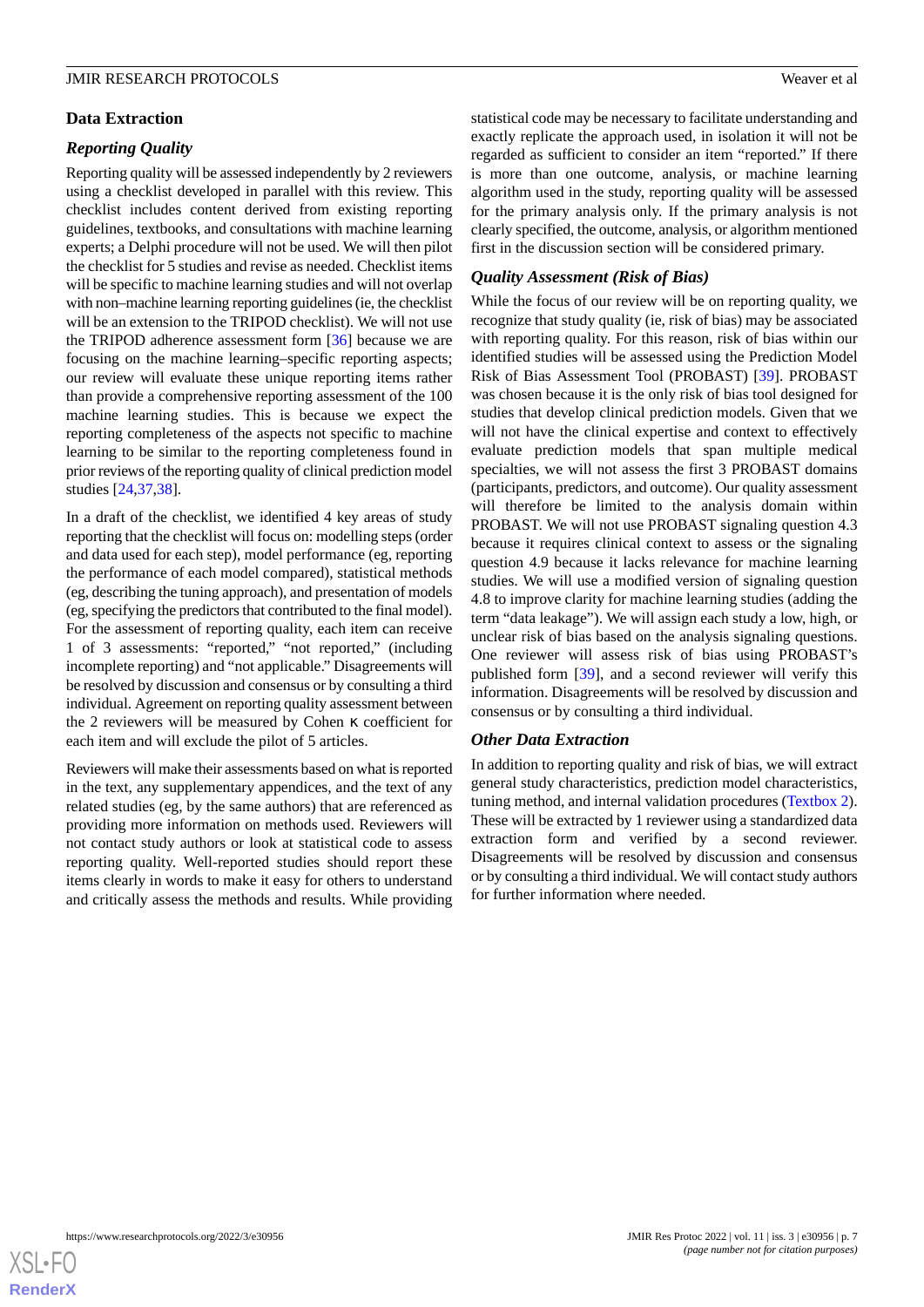<span id="page-7-0"></span>**Textbox 2.** Study characteristics to extract in addition to those for reporting quality and risk of bias.

#### **1. General characteristics**

- First author's last name
- Year of publication
- Title
- Journal
- Journal discipline (clinical, radiology, computer science or engineering, other)
- Country of first author

#### **2. Prediction model characteristics (if applicable, consider primary outcome or analysis only)**

- Type of outcome predicted (diagnosis of a condition, prognosis of a condition, identification of candidates for a health care intervention)
- Type of data emphasized the most in the title and abstract (coded or structured data, imaging data or video, language [text, audio], genomic or other 'omic data, signal [eg, electrocardiogram])
- Sample size used for model development

#### **3. Tuning methods (in primary analysis)**

- Were the data used to tune or were fixed or default tuning parameters used? (yes the data were used to tune, no, not mentioned, unclear—if no or not mentioned, the remaining tuning questions are not applicable)
- Search method (grid, random, ad hoc, Bayesian optimization, gradient-based optimization, evolutionary optimization, other, unclear)

#### **4. Internal validation procedures (in primary analysis)**

- Resampling method, if applicable (data split one or more times, k-fold crossvalidation [including repeated k-fold crossvalidation, leave-one-out crossvalidation], bootstrap, other, unclear)
- Was there a holdout test set not used at any point in the training process? (yes, no, unclear)
- Was nested crossvalidation (or crossvalidation) used in a manner as good as in a holdout test set? (yes, no, unclear)

#### **5. Other methods**

• Machine learning algorithms used

### **Data Synthesis**

The primary outcomes are the proportions of included studies that report each of the checklist items across the 4 domains: modelling steps, model performance, statistical methods, and presentation of models. The proportion of applicable items reported per study will also be described using median, first quartile, and third quartile. Items deemed not applicable will be excluded from the proportion denominators. All included studies will be analyzed. As this is a systematic review assessing reporting quality and not synthesizing the findings of individual studies, a meta-analysis will not be performed [\[35](#page-10-11)].

We will complete 1 subgroup analysis (objective 2); because of the small sample size, this will be considered exploratory. The proportion of applicable items reported per study will be described by journal discipline (4 categories: clinical, radiology, computer science or engineering, and other). We hypothesize that articles in computer science and engineering journals will report machine learning methods and results more completely, especially the tuning approach.

Ninety-five percent CIs will be reported, including binomial exact CIs for proportions. With 100 included studies, the binomial exact CI widths will be a maximum of 0.20 (at a proportion of 0.5) and a width of 0.18 at a proportion of 0.25,

assuming the item is applicable to all studies. One hypothesis test, a Kruskal-Wallis rank sum test, will be performed to determine whether there are differences between the journal disciplines in terms of the proportion of applicable items reported per study. R (version 3.6.2; R Foundation for Statistical Computing) will be used for all analyses [\[40](#page-10-16)]. All data collected and code used for this review will be made public via a data repository.

# *Results*

We completed data analysis in August 2021 and are writing the manuscript. We expect to submit the results to a peer-reviewed journal in early 2022.

# *Discussion*

Despite the growing use of machine learning for clinical prediction, there is little understanding of the completeness of reporting in these studies, especially reporting aspects unique to machine learning. This review will identify common reporting deficiencies in these areas in 100 recently published studies. Dissemination of these findings to researchers developing machine learning models will increase awareness and the importance of these deficiencies and consequently improve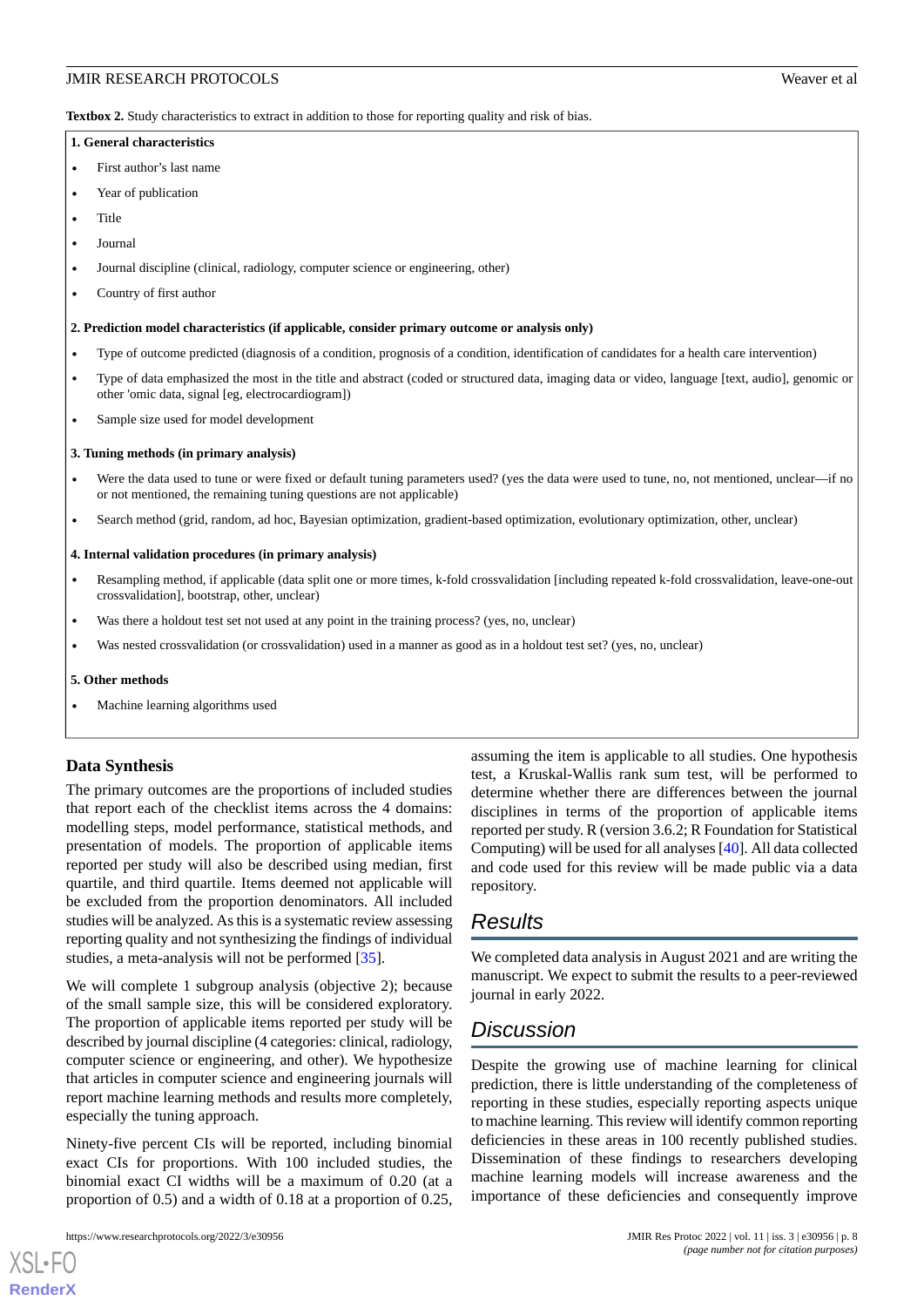reporting completeness. The novel checklist that is an extension to TRIPOD will also provide an easy way for researchers to improve reporting and allow peer reviewers and editors to assess reporting completeness prior to publication.

We will examine whether reporting quality differs by journal discipline in a subgroup analysis. Results from this secondary objective may highlight key differences in reporting across disciplines and facilitate targeted dissemination or educational activities for disciplines where reporting quality is poor. We will also document the machine learning algorithms currently used in the literature and the accompanying tuning methods and internal validation procedures. Future studies may be able to use this information to identify and improve areas where less preferred approaches (eg, those introducing biases or reducing performance) are often used.

Based on the results of previous reviews on reporting quality [[12](#page-9-7)[-14](#page-9-12),[16,](#page-9-9)[17](#page-9-8)], we expect to find overall poor reporting quality in our review and possibly a high percentage of studies with high risk of bias. However, we will identify areas where reporting is generally complete and areas where it is lacking in order to improve reporting in this field. Until TRIPOD-Artificial Intelligence [\[20](#page-9-16)] is published, the checklist we developed for this review will be the most comprehensive tool available to assess reporting quality of methodological aspects unique to clinical prediction studies that use machine learning. We hope that the checklist we developed and the understanding we gain of areas where reporting is poor will aid the development of TRIPOD-Artificial Intelligence [[30\]](#page-10-6).

This review has several strengths. It is the first review to assess the reporting quality of machine learning–specific aspects in published clinical prediction studies that use machine learning. The reporting checklist developed for this review is also novel and focuses on items particularly relevant to models developed using machine learning and not simply on items close to the well-known TRIPOD items [\[23](#page-9-15)]. However, this study also has

some limitations. First, this review will focus on reporting and will not assess whether the machine learning techniques employed are in line with preferred methodological practices or might introduce bias or reduce performance. The review will only assess risk of bias using the PROBAST analysis domain, which is not specific to machine learning approaches. Second, we chose not to use the more robust Delphi procedure to develop the checklist but chose a smaller and expedited expert consultation. Third, the fixed sample size of 100 studies is relatively small and some estimates of reporting quality, especially in the subgroup analysis, will be imprecise. Fourth, the included studies are likely to be very heterogeneous, especially in terms of the types of machine learning ('omics to computer vision) and disciplines, which will result in differences in conventions and terminology. This will make it more difficult to assess reporting completeness and may challenge the idea that a single reporting checklist can apply across heterogeneous uses of machine learning for clinical prediction. Findings from this review will help determine if certain types of machine learning may require separate or additional reporting checklists. Fifth, assigning journals to discipline categories requires arbitrary determination, but we believe that our comparison of reporting by discipline remains useful. Finally, it is possible that the search strategy is biased toward better reported studies (ie, studies that use method terms in their abstracts). We have tried to mitigate such bias by keeping our search terms broad.

The use of machine learning in the setting of clinical prediction is growing rapidly, but there is evidence (albeit limited) that suggests that the reporting of machine learning–specific aspects within these studies is poor. This is the first review to assess the reporting of these aspects and enable measurement of current reporting completeness and identification of areas where reporting is lacking. Both the identification of these areas and the novel checklist developed for the review will contribute to more standardized and complete reporting in this field.

### **Acknowledgments**

We thank Diane Lorenzetti, PhD (University of Calgary), for helping us develop the search strategy. DB is supported by a postdoctoral fellowship from the Canadian Institutes of Health Research. CGWW was supported by studentships from the Canadian Institutes of Health Research, Alberta Innovates (201610416), and the University of Calgary. Neither these organizations nor the academic institutions we are affiliated with played a role in developing this protocol.

## **Authors' Contributions**

<span id="page-8-0"></span>CGWW conceived of the study with TW, led the design of the study, and wrote the first draft of the manuscript with contributions from PER. All authors contributed to the design of the study, critically reviewed the manuscript, and contributed to revising the manuscript.

### **Conflicts of Interest**

None declared.

### **Multimedia Appendix 1**

PRISMA-P checklist. [[PDF File \(Adobe PDF File\), 124 KB](https://jmir.org/api/download?alt_name=resprot_v11i3e30956_app1.pdf&filename=5ec835abef01a3cc56d78b208504ca17.pdf)-[Multimedia Appendix 1\]](https://jmir.org/api/download?alt_name=resprot_v11i3e30956_app1.pdf&filename=5ec835abef01a3cc56d78b208504ca17.pdf)

### **References**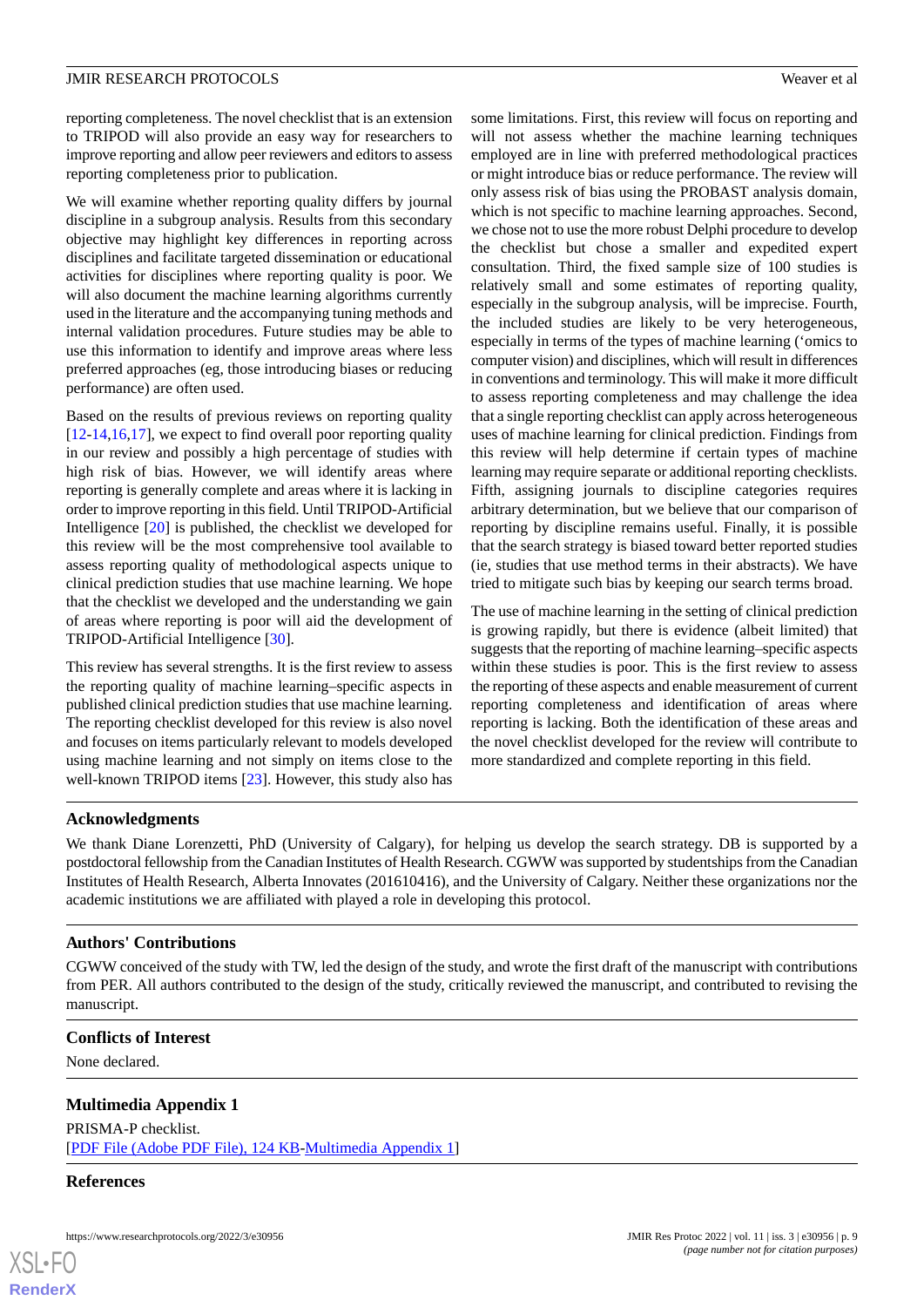- <span id="page-9-0"></span>1. Hastie T, Tibsharani R, Friedman J. The Elements of Statistical Learning: Data Mining, Inference, and Prediction. 2nd ed. New York, NY: Springer; 2009.
- <span id="page-9-2"></span><span id="page-9-1"></span>2. Koza J, Bennett IF, Andre D, Keane M. Automated design of both the topologysizing of analog electrical circuits using genetic programming. In: Gero JS, Sudweeks F. eds. Artificial Intelligence in Design '96. Dordrechtpringer; 1996:151-170.
- <span id="page-9-5"></span>3. Darcy AM, Louie AK, Roberts LW. Machine learning and the profession of medicine. JAMA 2016 Feb 09;315(6):551-552. [doi: [10.1001/jama.2015.18421\]](http://dx.doi.org/10.1001/jama.2015.18421) [Medline: [26864406](http://www.ncbi.nlm.nih.gov/entrez/query.fcgi?cmd=Retrieve&db=PubMed&list_uids=26864406&dopt=Abstract)]
- 4. Cabitza F, Rasoini R, Gensini GF. Unintended consequences of machine learning in medicine. JAMA 2017 Aug 08;318(6):517-518. [doi: [10.1001/jama.2017.7797](http://dx.doi.org/10.1001/jama.2017.7797)] [Medline: [28727867\]](http://www.ncbi.nlm.nih.gov/entrez/query.fcgi?cmd=Retrieve&db=PubMed&list_uids=28727867&dopt=Abstract)
- 5. Beam AL, Kohane IS. Big data and machine learning in health care. JAMA 2018 Apr 03;319(13):1317-1318. [doi: [10.1001/jama.2017.18391](http://dx.doi.org/10.1001/jama.2017.18391)] [Medline: [29532063](http://www.ncbi.nlm.nih.gov/entrez/query.fcgi?cmd=Retrieve&db=PubMed&list_uids=29532063&dopt=Abstract)]
- 6. Beam AL, Kohane IS. Translating artificial intelligence into clinical care. JAMA 2016 Dec 13;316(22):2368-2369. [doi: [10.1001/jama.2016.17217](http://dx.doi.org/10.1001/jama.2016.17217)] [Medline: [27898974](http://www.ncbi.nlm.nih.gov/entrez/query.fcgi?cmd=Retrieve&db=PubMed&list_uids=27898974&dopt=Abstract)]
- 7. Obermeyer Z, Emanuel EJ. Predicting the future big data, machine learning, and clinical medicine. N Engl J Med 2016 Sep 29;375(13):1216-1219 [\[FREE Full text\]](http://europepmc.org/abstract/MED/27682033) [doi: [10.1056/NEJMp1606181](http://dx.doi.org/10.1056/NEJMp1606181)] [Medline: [27682033](http://www.ncbi.nlm.nih.gov/entrez/query.fcgi?cmd=Retrieve&db=PubMed&list_uids=27682033&dopt=Abstract)]
- <span id="page-9-3"></span>8. Verghese A, Shah NH, Harrington RA. What this computer needs is a physician: humanism and artificial intelligence. JAMA 2018 Jan 02;319(1):19-20. [doi: [10.1001/jama.2017.19198\]](http://dx.doi.org/10.1001/jama.2017.19198) [Medline: [29261830](http://www.ncbi.nlm.nih.gov/entrez/query.fcgi?cmd=Retrieve&db=PubMed&list_uids=29261830&dopt=Abstract)]
- <span id="page-9-4"></span>9. Chen JH, Asch SM. Machine learning and prediction in medicine - beyond the peak of inflated expectations. N Engl J Med 2017 Jun 29;376(26):2507-2509 [[FREE Full text](http://europepmc.org/abstract/MED/28657867)] [doi: [10.1056/NEJMp1702071\]](http://dx.doi.org/10.1056/NEJMp1702071) [Medline: [28657867\]](http://www.ncbi.nlm.nih.gov/entrez/query.fcgi?cmd=Retrieve&db=PubMed&list_uids=28657867&dopt=Abstract)
- <span id="page-9-6"></span>10. Deo RC. Machine learning in medicine. Circulation 2015 Nov 17;132(20):1920-1930 [[FREE Full text](http://europepmc.org/abstract/MED/26572668)] [doi: [10.1161/CIRCULATIONAHA.115.001593\]](http://dx.doi.org/10.1161/CIRCULATIONAHA.115.001593) [Medline: [26572668\]](http://www.ncbi.nlm.nih.gov/entrez/query.fcgi?cmd=Retrieve&db=PubMed&list_uids=26572668&dopt=Abstract)
- <span id="page-9-7"></span>11. Bates DW, Saria S, Ohno-Machado L, Shah A, Escobar G. Big data in health care: using analytics to identify and manage high-risk and high-cost patients. Health Aff (Millwood) 2014 Jul;33(7):1123-1131. [doi: [10.1377/hlthaff.2014.0041](http://dx.doi.org/10.1377/hlthaff.2014.0041)] [Medline: [25006137](http://www.ncbi.nlm.nih.gov/entrez/query.fcgi?cmd=Retrieve&db=PubMed&list_uids=25006137&dopt=Abstract)]
- 12. Andaur Navarro CL, Damen JAA, Takada T, Nijman SWJ, Dhiman P, Ma J, et al. Completeness of reporting of clinical prediction models developed using supervised machine learning: a systematic review. medRxiv. 2021 Jul 01. URL: [https:/](https://www.medrxiv.org/content/10.1101/2021.06.28.21259089v1) [/www.medrxiv.org/content/10.1101/2021.06.28.21259089v1](https://www.medrxiv.org/content/10.1101/2021.06.28.21259089v1) [accessed 2021-07-31]
- <span id="page-9-12"></span>13. Dhiman P, Ma J, Navarro CA, Speich B, Bullock G, Damen JA, et al. Reporting of prognostic clinical prediction models based on machine learning methods in oncology needs to be improved. J Clin Epidemiol 2021 Oct;138:60-72 [[FREE Full](https://linkinghub.elsevier.com/retrieve/pii/S0895-4356(21)00202-X) [text](https://linkinghub.elsevier.com/retrieve/pii/S0895-4356(21)00202-X)] [doi: [10.1016/j.jclinepi.2021.06.024\]](http://dx.doi.org/10.1016/j.jclinepi.2021.06.024) [Medline: [34214626](http://www.ncbi.nlm.nih.gov/entrez/query.fcgi?cmd=Retrieve&db=PubMed&list_uids=34214626&dopt=Abstract)]
- <span id="page-9-11"></span>14. Yusuf M, Atal I, Li J, Smith P, Ravaud P, Fergie M, et al. Reporting quality of studies using machine learning models for medical diagnosis: a systematic review. BMJ Open 2020 Mar 23;10(3):e034568. [doi: [10.1136/bmjopen-2019-034568](http://dx.doi.org/10.1136/bmjopen-2019-034568)] [Medline: [32205374](http://www.ncbi.nlm.nih.gov/entrez/query.fcgi?cmd=Retrieve&db=PubMed&list_uids=32205374&dopt=Abstract)]
- <span id="page-9-9"></span>15. Nagendran M, Chen Y, Lovejoy CA, Gordon AC, Komorowski M, Harvey H, et al. Artificial intelligence versus clinicians: systematic review of design, reporting standards, and claims of deep learning studies. BMJ 2020 Mar 25;368:m689 [\[FREE](http://www.bmj.com/lookup/pmidlookup?view=long&pmid=32213531) [Full text\]](http://www.bmj.com/lookup/pmidlookup?view=long&pmid=32213531) [doi: [10.1136/bmj.m689](http://dx.doi.org/10.1136/bmj.m689)] [Medline: [32213531](http://www.ncbi.nlm.nih.gov/entrez/query.fcgi?cmd=Retrieve&db=PubMed&list_uids=32213531&dopt=Abstract)]
- <span id="page-9-10"></span><span id="page-9-8"></span>16. Christodoulou E, Ma J, Collins GS, Steyerberg EW, Verbakel JY, Van Calster B. A systematic review shows no performance benefit of machine learning over logistic regression for clinical prediction models. J Clin Epidemiol 2019 Jun;110:12-22. [doi: 10.1016/*j.jclinepi.2019.02.004*] [Medline: [30763612\]](http://www.ncbi.nlm.nih.gov/entrez/query.fcgi?cmd=Retrieve&db=PubMed&list_uids=30763612&dopt=Abstract)
- <span id="page-9-13"></span>17. O'Shea RJ, Sharkey AR, Cook GJR, Goh V. Systematic review of research design and reporting of imaging studies applying convolutional neural networks for radiological cancer diagnosis. Eur Radiol 2021 Oct 16;31(10):7969-7983 [[FREE Full](http://europepmc.org/abstract/MED/33860829) [text](http://europepmc.org/abstract/MED/33860829)] [doi: [10.1007/s00330-021-07881-2\]](http://dx.doi.org/10.1007/s00330-021-07881-2) [Medline: [33860829\]](http://www.ncbi.nlm.nih.gov/entrez/query.fcgi?cmd=Retrieve&db=PubMed&list_uids=33860829&dopt=Abstract)
- <span id="page-9-16"></span>18. Mongan J, Moy L, Kahn CE. Checklist for Artificial Intelligence in Medical Imaging (CLAIM): a guide for authors and reviewers. Radiol Artif Intell 2020 Mar 01;2(2):e200029 [[FREE Full text](http://europepmc.org/abstract/MED/33937821)] [doi: [10.1148/ryai.2020200029\]](http://dx.doi.org/10.1148/ryai.2020200029) [Medline: [33937821](http://www.ncbi.nlm.nih.gov/entrez/query.fcgi?cmd=Retrieve&db=PubMed&list_uids=33937821&dopt=Abstract)]
- <span id="page-9-17"></span><span id="page-9-14"></span>19. El Naqa I, Ruan D, Valdes G, Dekker A, McNutt T, Ge Y, et al. Machine learning and modeling: Data, validation, communication challenges. Med Phys 2018 Oct 24;45(10):e834-e840 [\[FREE Full text](http://europepmc.org/abstract/MED/30144098)] [doi: [10.1002/mp.12811](http://dx.doi.org/10.1002/mp.12811)] [Medline: [30144098](http://www.ncbi.nlm.nih.gov/entrez/query.fcgi?cmd=Retrieve&db=PubMed&list_uids=30144098&dopt=Abstract)]
- 20. Collins GS, Moons KGM. Reporting of artificial intelligence prediction models. Lancet 2019 Apr 20;393(10181):1577-1579. [doi: [10.1016/S0140-6736\(19\)30037-6](http://dx.doi.org/10.1016/S0140-6736(19)30037-6)] [Medline: [31007185\]](http://www.ncbi.nlm.nih.gov/entrez/query.fcgi?cmd=Retrieve&db=PubMed&list_uids=31007185&dopt=Abstract)
- <span id="page-9-15"></span>21. Ibrahim H, Liu X, Denniston AK. Reporting guidelines for artificial intelligence in healthcare research. Clin Exp Ophthalmol 2021 Jul 25;49(5):470-476. [doi: [10.1111/ceo.13943\]](http://dx.doi.org/10.1111/ceo.13943) [Medline: [33956386\]](http://www.ncbi.nlm.nih.gov/entrez/query.fcgi?cmd=Retrieve&db=PubMed&list_uids=33956386&dopt=Abstract)
- 22. Liu X, Faes L, Kale AU, Wagner SK, Fu DJ, Bruynseels A, et al. A comparison of deep learning performance against health-care professionals in detecting diseases from medical imaging: a systematic review and meta-analysis. Lancet Digit Health 2019 Oct;1(6):e271-e297 [[FREE Full text](https://linkinghub.elsevier.com/retrieve/pii/S2589-7500(19)30123-2)] [doi: [10.1016/S2589-7500\(19\)30123-2\]](http://dx.doi.org/10.1016/S2589-7500(19)30123-2) [Medline: [33323251](http://www.ncbi.nlm.nih.gov/entrez/query.fcgi?cmd=Retrieve&db=PubMed&list_uids=33323251&dopt=Abstract)]
- 23. Collins GS, Reitsma JB, Altman DG, Moons KGM. Transparent reporting of a multivariable prediction model for individual prognosis or diagnosis (TRIPOD): the TRIPOD statement. BMJ 2015 Jan 07;350:g7594. [doi: [10.1136/bmj.g7594\]](http://dx.doi.org/10.1136/bmj.g7594) [Medline: [25569120](http://www.ncbi.nlm.nih.gov/entrez/query.fcgi?cmd=Retrieve&db=PubMed&list_uids=25569120&dopt=Abstract)]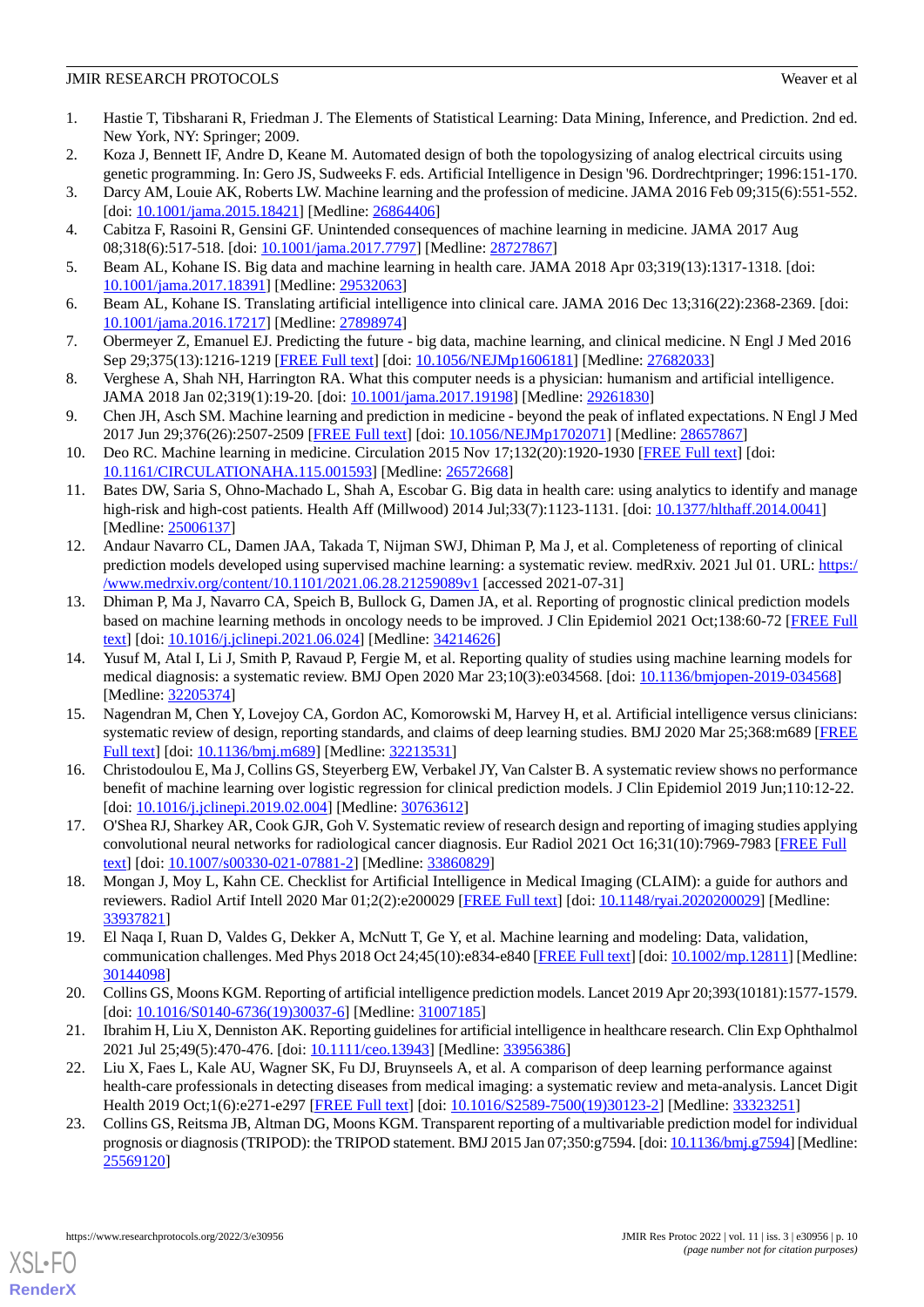- <span id="page-10-0"></span>24. Heus P, Damen JAAG, Pajouheshnia R, Scholten RJPM, Reitsma JB, Collins GS, et al. Poor reporting of multivariable prediction model studies: towards a targeted implementation strategy of the TRIPOD statement. BMC Med 2018 Jul 19;16(1):120-112 [[FREE Full text](https://bmcmedicine.biomedcentral.com/articles/10.1186/s12916-018-1099-2)] [doi: [10.1186/s12916-018-1099-2\]](http://dx.doi.org/10.1186/s12916-018-1099-2) [Medline: [30021577](http://www.ncbi.nlm.nih.gov/entrez/query.fcgi?cmd=Retrieve&db=PubMed&list_uids=30021577&dopt=Abstract)]
- <span id="page-10-1"></span>25. Norgeot B, Quer G, Beaulieu-Jones BK, Torkamani A, Dias R, Gianfrancesco M, et al. Minimum information about clinical artificial intelligence modeling: the MI-CLAIM checklist. Nat Med 2020 Sep 09;26(9):1320-1324 [[FREE Full text](http://europepmc.org/abstract/MED/32908275)] [doi: [10.1038/s41591-020-1041-y\]](http://dx.doi.org/10.1038/s41591-020-1041-y) [Medline: [32908275](http://www.ncbi.nlm.nih.gov/entrez/query.fcgi?cmd=Retrieve&db=PubMed&list_uids=32908275&dopt=Abstract)]
- <span id="page-10-2"></span>26. Hernandez-Boussard T, Bozkurt S, Ioannidis J, Shah N. MINIMAR (MINimum Information for Medical AI Reporting): Developing reporting standards for artificial intelligence in health care. J Am Med Inform Assoc 2020 Dec 09;27(12):2011-2015 [[FREE Full text](http://europepmc.org/abstract/MED/32594179)] [doi: [10.1093/jamia/ocaa088](http://dx.doi.org/10.1093/jamia/ocaa088)] [Medline: [32594179\]](http://www.ncbi.nlm.nih.gov/entrez/query.fcgi?cmd=Retrieve&db=PubMed&list_uids=32594179&dopt=Abstract)
- <span id="page-10-4"></span><span id="page-10-3"></span>27. Pineau J, Vincent-Lamarre P, Sinha K. Improving reproducibility in machine learning research (a report from the NeurIPS 2019 Reproducibility Program). J Mach Learn Res 2021:22-20 [[FREE Full text](https://jmlr.csail.mit.edu/papers/volume22/20-303/20-303.pdf)]
- <span id="page-10-5"></span>28. Luo W, Phung D, Tran T, Gupta S, Rana S, Karmakar C, et al. Guidelines for developing and reporting machine learning predictive models in biomedical research: a multidisciplinary view. J Med Internet Res 2016 Dec 16;18(12):e323 [\[FREE](https://www.jmir.org/2016/12/e323/) [Full text\]](https://www.jmir.org/2016/12/e323/) [doi: [10.2196/jmir.5870](http://dx.doi.org/10.2196/jmir.5870)] [Medline: [27986644\]](http://www.ncbi.nlm.nih.gov/entrez/query.fcgi?cmd=Retrieve&db=PubMed&list_uids=27986644&dopt=Abstract)
- <span id="page-10-6"></span>29. Stevens LM, Mortazavi BJ, Deo RC, Curtis L, Kao DP. Recommendations for reporting machine learning analyses in clinical research. Circ Cardiovasc Qual Outcomes 2020 Oct;13(10):e006556 [[FREE Full text](https://www.ahajournals.org/doi/abs/10.1161/CIRCOUTCOMES.120.006556?url_ver=Z39.88-2003&rfr_id=ori:rid:crossref.org&rfr_dat=cr_pub%3dpubmed)] [doi: [10.1161/CIRCOUTCOMES.120.006556](http://dx.doi.org/10.1161/CIRCOUTCOMES.120.006556)] [Medline: [33079589\]](http://www.ncbi.nlm.nih.gov/entrez/query.fcgi?cmd=Retrieve&db=PubMed&list_uids=33079589&dopt=Abstract)
- <span id="page-10-7"></span>30. Moher D, Schulz KF, Simera I, Altman DG. Guidance for developers of health research reporting guidelines. PLoS Med 2010 Feb 16;7(2):e1000217 [\[FREE Full text](https://dx.plos.org/10.1371/journal.pmed.1000217)] [doi: [10.1371/journal.pmed.1000217\]](http://dx.doi.org/10.1371/journal.pmed.1000217) [Medline: [20169112](http://www.ncbi.nlm.nih.gov/entrez/query.fcgi?cmd=Retrieve&db=PubMed&list_uids=20169112&dopt=Abstract)]
- <span id="page-10-8"></span>31. Collins GS, Dhiman P, Andaur Navarro CL, Ma J, Hooft L, Reitsma JB, et al. Protocol for development of a reporting guideline (TRIPOD-AI) and risk of bias tool (PROBAST-AI) for diagnostic and prognostic prediction model studies based on artificial intelligence. BMJ Open 2021 Jul 09;11(7):e048008 [\[FREE Full text\]](https://bmjopen.bmj.com/lookup/pmidlookup?view=long&pmid=34244270) [doi: [10.1136/bmjopen-2020-048008\]](http://dx.doi.org/10.1136/bmjopen-2020-048008) [Medline: [34244270](http://www.ncbi.nlm.nih.gov/entrez/query.fcgi?cmd=Retrieve&db=PubMed&list_uids=34244270&dopt=Abstract)]
- <span id="page-10-9"></span>32. University of York Centre for Reviews and Dissemination. PROSPERO. PROSPERO: international prospective register of systematic reviews. 2022. URL: <https://www.crd.york.ac.uk/prospero/> [accessed 2022-01-26]
- <span id="page-10-10"></span>33. Moher D, Shamseer L, Clarke M, Ghersi D, Liberati A, Petticrew M, PRISMA-P Group. Preferred reporting items for systematic review and meta-analysis protocols (PRISMA-P) 2015 statement. Syst Rev 2015 Jan 01;4:1 [[FREE Full text\]](https://systematicreviewsjournal.biomedcentral.com/articles/10.1186/2046-4053-4-1) [doi: [10.1186/2046-4053-4-1](http://dx.doi.org/10.1186/2046-4053-4-1)] [Medline: [25554246\]](http://www.ncbi.nlm.nih.gov/entrez/query.fcgi?cmd=Retrieve&db=PubMed&list_uids=25554246&dopt=Abstract)
- <span id="page-10-12"></span><span id="page-10-11"></span>34. Moher D, Liberati A, Tetzlaff J, Altman DG, PRISMA Group. Preferred reporting items for systematic reviews and meta-analyses: the PRISMA statement. BMJ 2009 Jul 21;339(jul21 1):b2535-b2535 [\[FREE Full text\]](http://www.bmj.com/lookup/pmidlookup?view=long&pmid=19622551) [doi: [10.1136/bmj.b2535\]](http://dx.doi.org/10.1136/bmj.b2535) [Medline: [19622551\]](http://www.ncbi.nlm.nih.gov/entrez/query.fcgi?cmd=Retrieve&db=PubMed&list_uids=19622551&dopt=Abstract)
- <span id="page-10-13"></span>35. Moher D, Tetzlaff J, Tricco AC, Sampson M, Altman DG. Epidemiology and reporting characteristics of systematic reviews. PLoS Med 2007 Mar 27;4(3):e78 [\[FREE Full text\]](https://dx.plos.org/10.1371/journal.pmed.0040078) [doi: [10.1371/journal.pmed.0040078\]](http://dx.doi.org/10.1371/journal.pmed.0040078) [Medline: [17388659\]](http://www.ncbi.nlm.nih.gov/entrez/query.fcgi?cmd=Retrieve&db=PubMed&list_uids=17388659&dopt=Abstract)
- 36. Heus P, Damen JAAG, Pajouheshnia R, Scholten RJPM, Reitsma JB, Collins GS, et al. Uniformity in measuring adherence to reporting guidelines: the example of TRIPOD for assessing completeness of reporting of prediction model studies. BMJ Open 2019 Apr 24;9(4):e025611 [[FREE Full text](https://bmjopen.bmj.com/lookup/pmidlookup?view=long&pmid=31023756)] [doi: [10.1136/bmjopen-2018-025611](http://dx.doi.org/10.1136/bmjopen-2018-025611)] [Medline: [31023756](http://www.ncbi.nlm.nih.gov/entrez/query.fcgi?cmd=Retrieve&db=PubMed&list_uids=31023756&dopt=Abstract)]
- <span id="page-10-14"></span>37. Takemura T, Kataoka Y, Uneno Y, Otoshi T, Matsumoto H, Tsutsumi Y, et al. The reporting quality of prediction models in oncology journals: a systematic review. In: Annals of Oncology.: Annals of Oncology. Vol 29. Elsevier BV; 2018 Nov Presented at: European Society for Medical Oncology Asia Congress; Nov 23-25, 2018; Singapore p. ix171. [doi: [10.1093/annonc/mdy433.004\]](http://dx.doi.org/10.1093/annonc/mdy433.004)
- <span id="page-10-16"></span><span id="page-10-15"></span>38. Wynants L, Kent DM, Timmerman D, Lundquist CM, Van Calster B. Untapped potential of multicenter studies: a review of cardiovascular risk prediction models revealed inappropriate analyses and wide variation in reporting. Diagn Progn Res 2019 Feb 22;3(1):6-17 [[FREE Full text](http://europepmc.org/abstract/MED/31093576)] [doi: [10.1186/s41512-019-0046-9\]](http://dx.doi.org/10.1186/s41512-019-0046-9) [Medline: [31093576](http://www.ncbi.nlm.nih.gov/entrez/query.fcgi?cmd=Retrieve&db=PubMed&list_uids=31093576&dopt=Abstract)]
- 39. Wolff RF, Moons KG, Riley RD, Whiting PF, Westwood M, Collins GS, PROBAST Group†. PROBAST: a tool to assess the risk of bias and applicability of prediction model studies. Ann Intern Med 2019 Jan 01;170(1):51-58 [\[FREE Full text\]](https://www.acpjournals.org/doi/abs/10.7326/M18-1376?url_ver=Z39.88-2003&rfr_id=ori:rid:crossref.org&rfr_dat=cr_pub%3dpubmed) [doi: [10.7326/M18-1376](http://dx.doi.org/10.7326/M18-1376)] [Medline: [30596875](http://www.ncbi.nlm.nih.gov/entrez/query.fcgi?cmd=Retrieve&db=PubMed&list_uids=30596875&dopt=Abstract)]
- 40. R Core Team. R: The R Project for Statistical Computing. R: A Language and Environment for Statistical Computing. Vienna, Austria URL:<https://www.r-project.org> [accessed 2022-01-25]

## **Abbreviations**

[XSL](http://www.w3.org/Style/XSL)•FO **[RenderX](http://www.renderx.com/)**

**CLAIM:** Checklist for Artificial Intelligence in Medical Imaging **MI-CLAIM:** Minimum Information About Clinical Artificial Intelligence Modeling **MINIMAR:** Minimum Information for Medical Artificial Intelligence Reporting PRISMA: Preferred Reporting Items for Systematic Review and Meta-Analysis **PROBAST:** Prediction Model Risk of Bias Assessment Tool **TRIPOD:** Transparent Reporting of a Multivariable Prediction Model for Individual Prognosis or Diagnosis